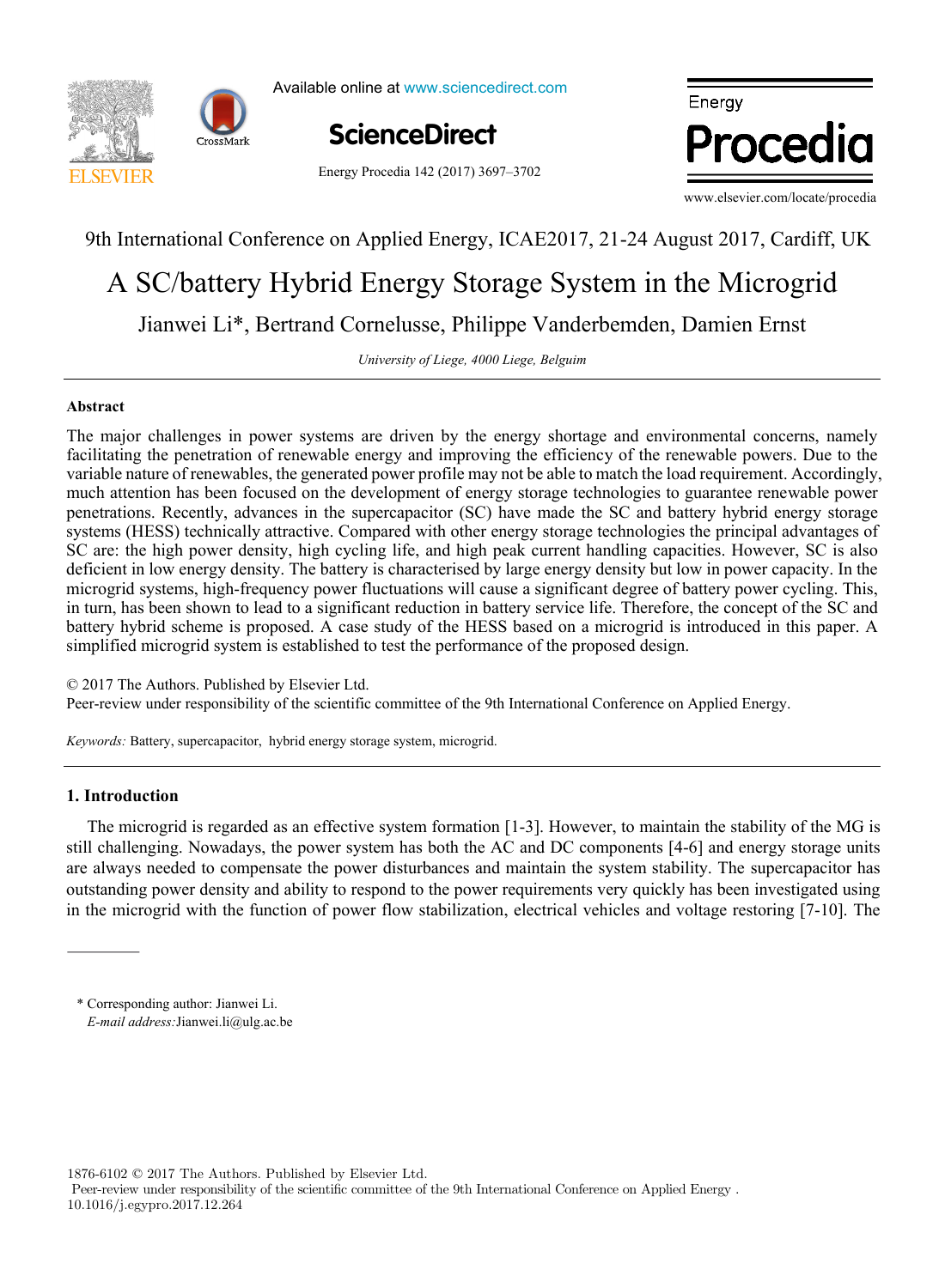battery energy storage system which has relatively lower price than the SC was reported to be used in the microgrid by many papers [11-13]. The advantages of the battery make it an effective method to tackle the power balancing issues in the microgrid [14, 15]. Nevertheless, the battery system has limited service lifetime[16, 17]. Hence, it comes to the concept of the hybrid energy storage in this study.

A detailed scheme of the SC and battery hybrid energy storage is presented, which has the advantages of both primary energy storage systems meanwhile complementing the disadvantages of each ESS. An overall power management strategy with the SC acting prior to the battery is developed. Then based on the power management strategy, a new HESS control method is proposed to share the power between the SC and the battery. The real time digital simulator is used to give the real time performance of the SC and battery hybrid system in this study.

The main function of the proposed hybrid energy storage system is to compensate the unbalanced power between the generation and the load demand. In order to obtain an optimal match of different energy storage devices, the sizing study is very essential. A new sizing method used for the HESS is, therefore, also introduced in this paper.

#### **2. System Description**

As shown in Fig. 1, a test system based on the real time digital simulator is established in the study, which consists of the RTDS embed with the ODAC and GTDI cards [13], the analogue and the digital interfacing module and the DSP (TMS320F28335). A microgrid system with the renewable generation is established and simulated in the RTDS. The analogue output is achieved through the on-board RTDS ODAC cards, which is responsible for converting the digital values from the RTDS to the analogue outputs. The analogue and the digital interfaces are used to connect the two hardware systems (the RTDS and the DSP). The function of the interfacing module is to process the output signals of the RTDS and the DSP and to make sure the input signals to each system are at the desired levels. The power management strategy and the HESS controller are implemented in the DSP. The DSP captures the analogue output signals from the ODAC card in RTDS and converts them to the digital signal by using the embedded ADC module. Then, based on the measurement data from the RTDS, the DSP generates the control signals. The control algorithms are also debugged in the DSP board. The PWM pulses generated by the DSP are read by the RTDS through its GTDI card.



Fig. 1. The principle of the real-time test system.

#### **3. Power management strategy**

To fulfil the active combination of the different kinds of the energy storage systems, a power management which is designed based on the different characteristics of the supercapacitor and the battery, is significantly essential. The hybrid control for the SMES and battery is also developed based on the power management introduction. In this previous method, the battery and the SC are in parallel position and the power disturbances are seen at the same time by the SC and the battery. The advantage of this design is that the battery could be protected from the short-term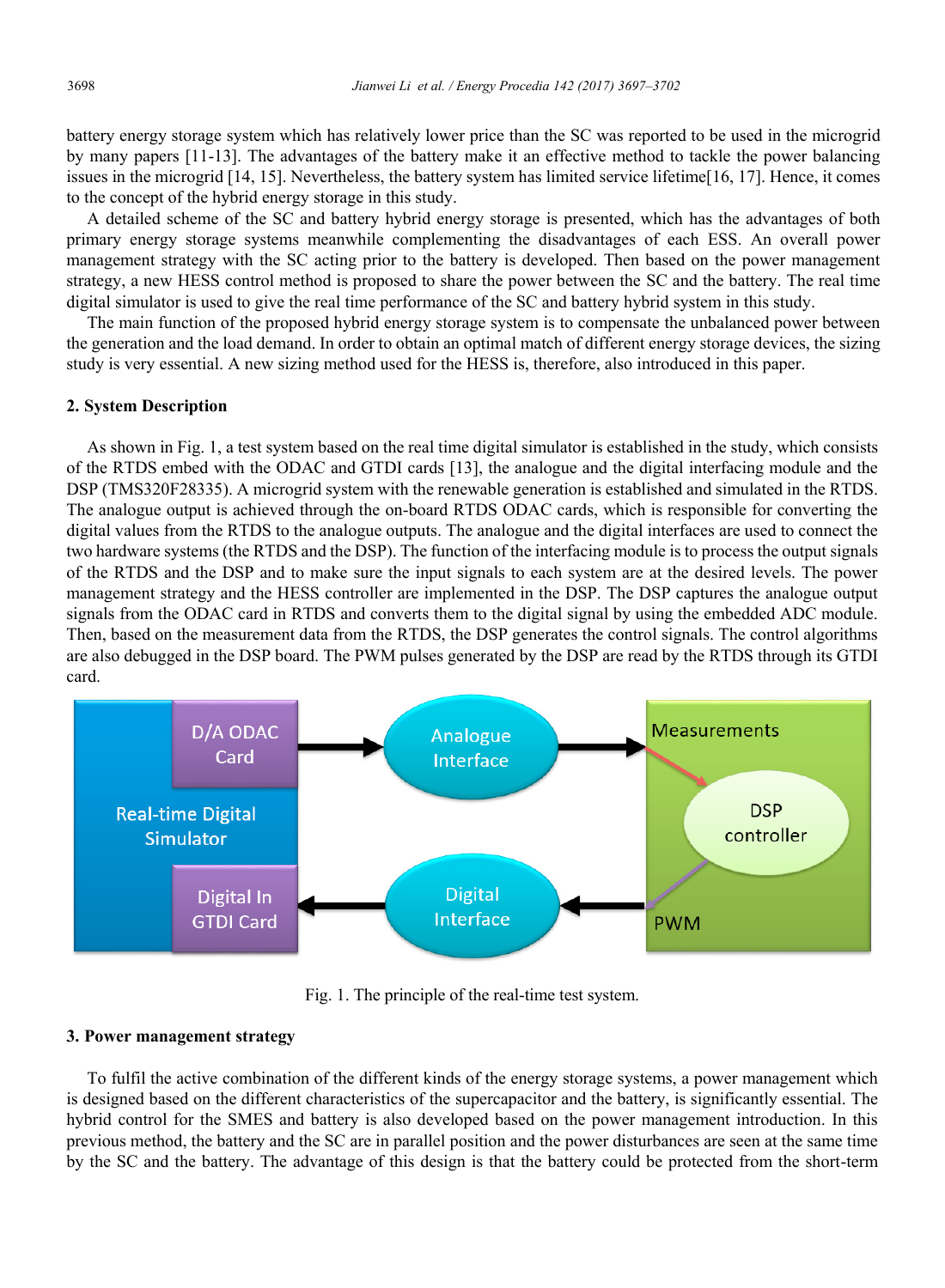power flotations. However, in this method, the SC is controlled only to deal with the high-frequency components, which cannot fully take advantage of the benefit of SC. Therefore, this paper proposes a new design of overall power management strategy as shown in Fig. 2, that the SC responds to the power surplus/deficiency directly and the battery works as the energy supply to the SC.



Fig. 2 The power management strategy.

As shown in Fig. 2, the SC will come into action firstly. For example, if  $P_n > 0$ , the supercapacitor, otherwise the SMES discharges. The power dealt by the supercapacitor is defined as  $P_s$ , then obtain the power deficiency  $P_d$  =  $P_{net} - P_{s}$ . The  $P_{d}$  is dealt by the battery. As a result, the supercapacitor is fully active to the power disturbance, and the energy of the SMES is provided by the battery.

#### **4. Sizing Study**

The main function of the proposed hybrid energy storage system is to compensate the unbalanced power between the generation and the load demand. Therefore, aiming to obtain an optimal capacity of energy storage devices the sizing study is very essential. The optimisation study for the single energy storage is not very challenging and many published works have introduced various kinds of sizing methods. However, the sizing study of the SC and battery hybrid energy storage is very complicated. Not only the essential functions of the ESSs need to be considered in the sizing method but the functional complementation between the energy storage systems also has a significant impact on the sizing results. To the best knowledge of the author, it can hardly find published works that give a cooperative sizing design to effectively combine the battery and the SC based their different characteristics. Therefore, the sizing strategy for both the battery and the SMES in the HESS is studied in this paper. Basically, in an electrical energy storage project, the energy storage devices need to achieve the following two objectives:

- Meet the power requirement
- Meet the energy requirement

Therefore, the sizing method is carried out by two steps:

Regarding energy dispatching requirement, size battery to make sure that the load energy demand is always met. In view of the short-term power fluctuation mitigation function, determine the size of SC.

One of the advantages of the HESS over the signal energy storage system can be figured out from the two-step sizing strategy that the energy/power requirements for the signal ESS are more flexible. The SC and the battery can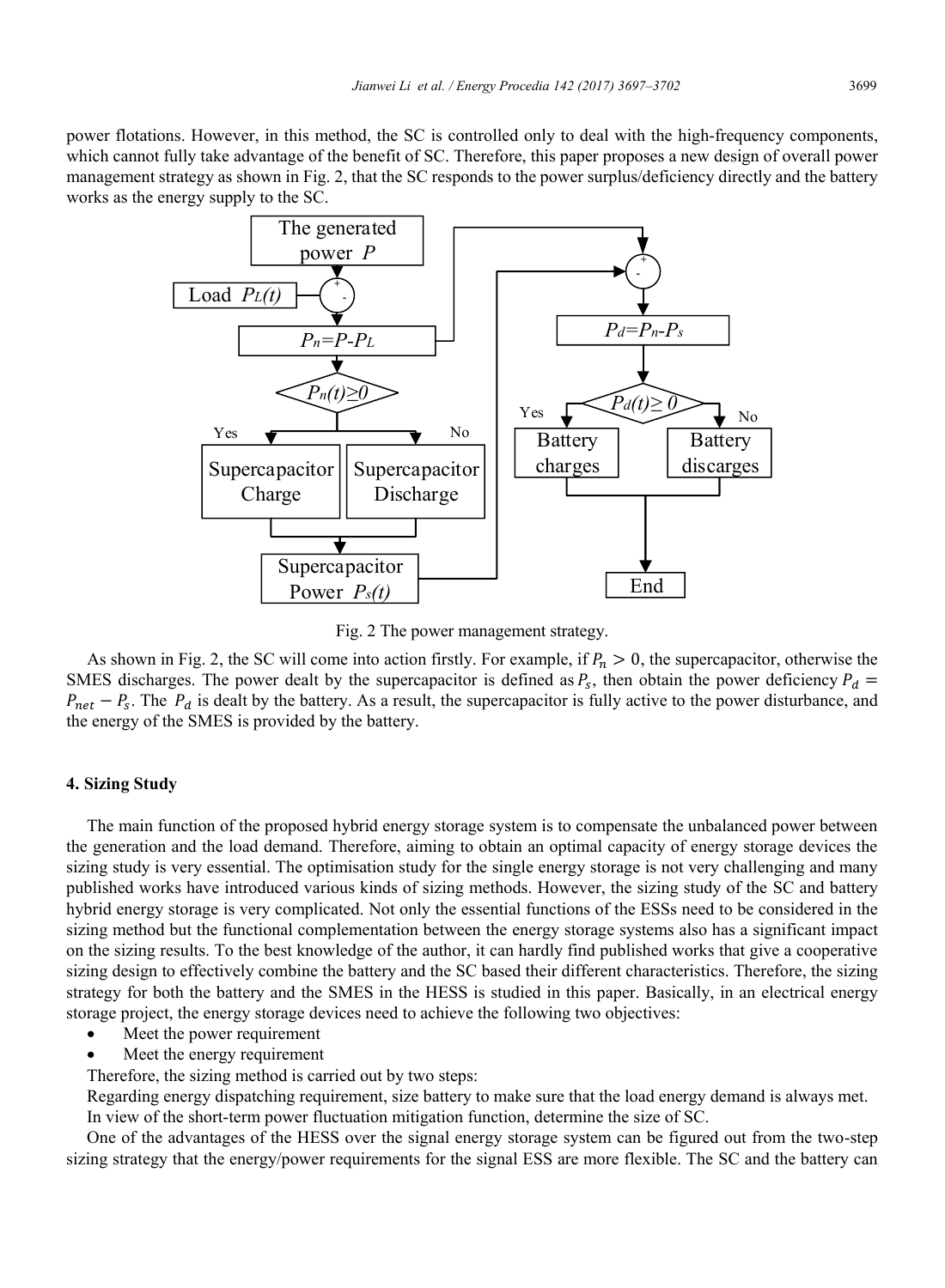be designed according to their own merits rather than restricted by the system constraints. The HESS should be designed to satisfy all constraints whereas, the SC or the battery does not need to meet both the power/energy requirements.

#### **5. Results and discussions**

Based on the real-time test system as shown in Fig.1, a simplified microgrid is established in the real time digital simulator as shown in Fig. 3.



Fig. 3 The test system in the real time digital simulator.

The step power changes as shown in Fig. 4 are used to test the performance of the two systems: the system with the SC and the battery and the system with only the battery. The results are shown in Fig. 4.

It is very obvious in the Fig. 4 that the hybrid energy storage system has a much better performance than that of the system with only the batteries. The working condition of the battery is improved with the help of the supercapacitor. The improvement can be summarized in the hybrid energy storage that:

- The battery in the HESS does not charge or discharge according to the net power.
- The supercapacitor deal with the immediate power change.
- The battery is controlled charge/discharge according to the SC.
- The battery undergoes no power nor current abrupt changes
- The SC is controlled to deal with the immediate power change.

As a result, the advantages that high power capacity and high cycling life of the supercapacitor have been fully exploited in the hybrid energy storage design. In addition, the battery has a relatively larger energy density that could store more energy than the SC so that it works as an energy source to the supercapacitor. One of the mort essential advantages of this design, which could be observed from the Fig. 4 is that the battery has much lower charge/discharge currents in the HESS than that in the battery only system under the same situation. This results in a lower depth of discharge of the battery which will save the battery lifetime.

The battery lifetime extension is one of the most important advantages of the hybrid energy storage system. As can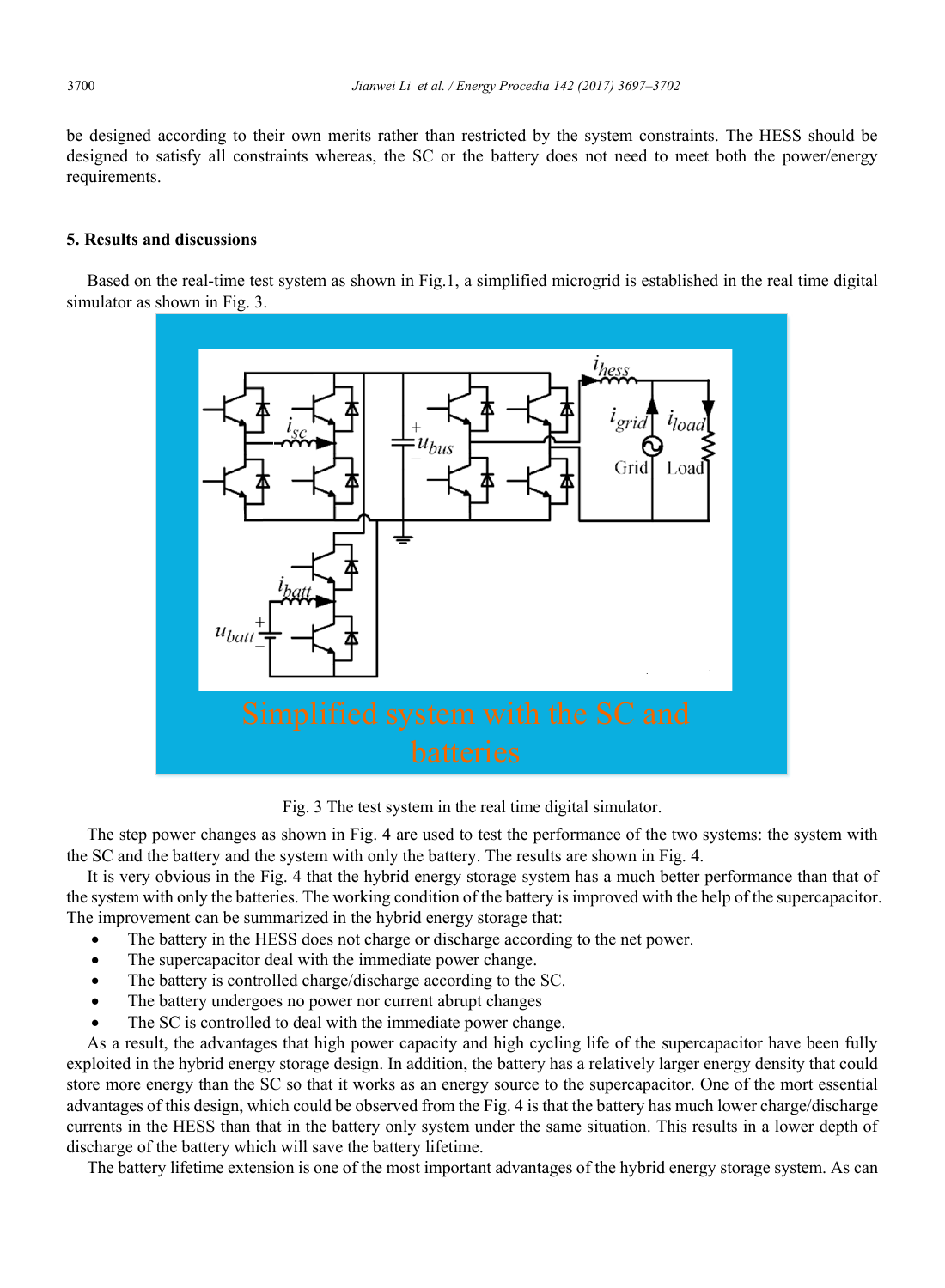be seen from the Fig. 4 that in this study the battery lifetime can be improved in two ways:

- The lower depth of discharge in the same power situations
- The mitigative charge/discharge operation of the battery.

A battery lifetime prediction model is very necessary for the quantitative analysis of the improvement of the lifetime, which highlights the future work of this study.



Fig. 4 Results from the RTDS

#### **6. Concussions**

This study introduces a kind of hybrid energy storage system using the battery and the supercapacitors. A case study based on a simplified microgrid is carried out to test the performance of the hybrid energy storage system and the power management method. In order to obtain a more accurate simulation, the real time digital simulator is used to give the real time operation of the proposed system. The results show that the supercapacitor is able to protect the battery from drastic power changes and relieve battery charge/discharge intensity. In addition, the battery lifetime can be improved by the SC and the quantitative analysis of the improvement is very necessary, which is the future work